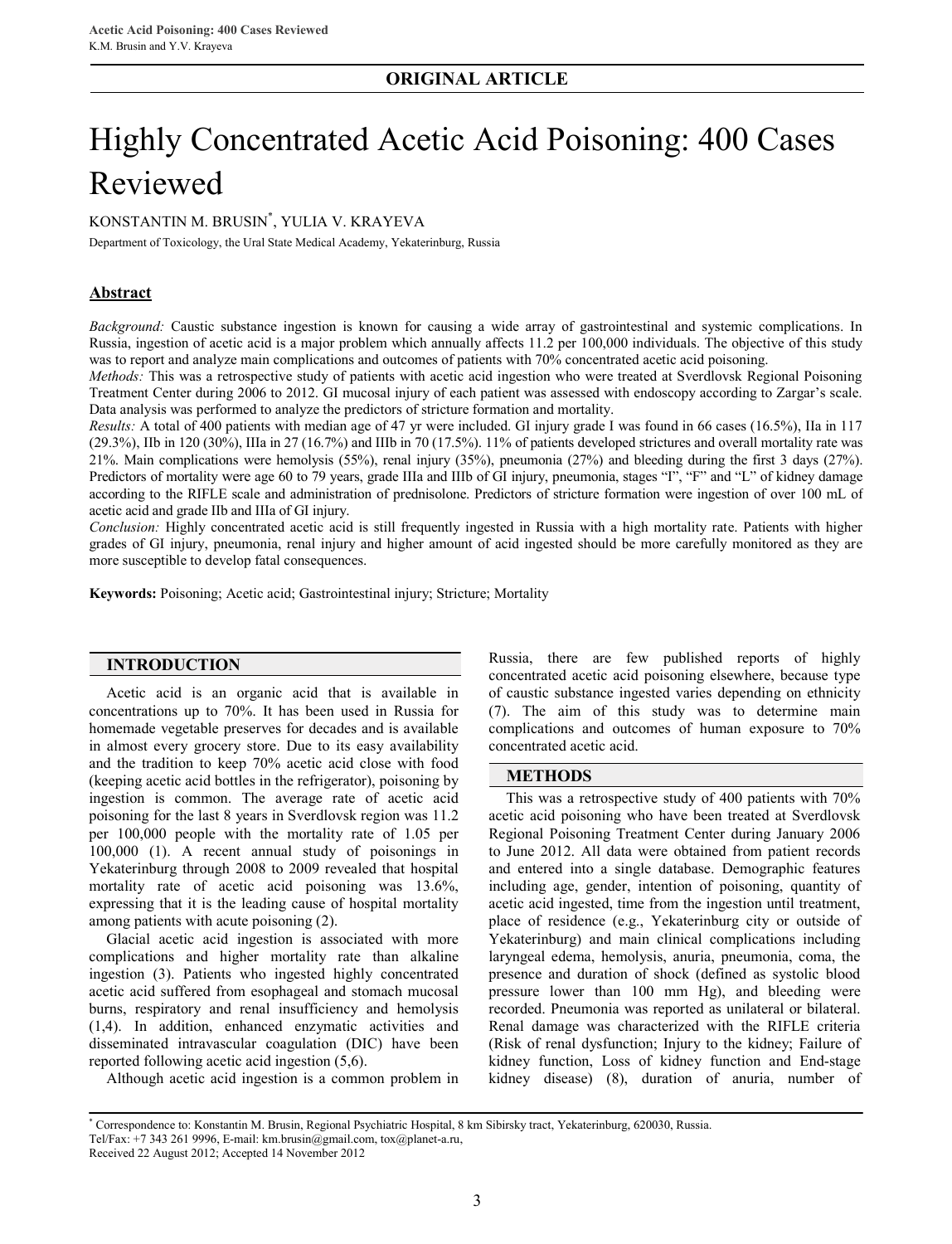hemodialysis sessions received, and glomerular filtration rate (GFR) at discharge. Cause of death was defined in each case by an experienced pathologist.

Gastrointestinal endoscopy was performed during the first week (median: 5th day post-ingestion) and repeated before discharge if ulceration was found on initial examination. Patients with a severe degree of GI injury underwent endoscopic examination 3 or 4 times to verify the risk of GI bleeding and strictures formation. Autopsy data were obtained from 23 subjects who died during the first few days and were not undergone GI endoscopy. Zargar's scale was used for grading of GI tract injuries (9,10). All patients were asked to come for follow up endoscopic and laboratory examinations, 3 and 6 months post-discharge but only 7 patients agreed. Strictures that developed during the first 6 weeks were confirmed by endoscopy and contrast roentgenography. Outcomes were defined as "survival without strictures", "survival with strictures" and "death".

The data were presented as median and range for continuous variables and in frequency (percentage) for categorical variables. Data analysis was performed with Statistical Package of Social Sciences (SPSS Inc., Chicago, IL, USA) and p-values less than 0.05 were considered as statistically significant. The differences between groups according to patient's intention of poisoning were analyzed with the student's t-test. When necessary, non-parametric analyses were used. The differences among groups according to GI injury grade were compared with the Chi-squaretest. Stepwise logistic regression analysis was performed to analyze predictors of stricture formation and mortality.

## **RESULTS**

#### *General findings*

Four hundred patients were studied with median age of 47 years (range 14-89) of which 178 cases (44.5%) were males. 393 patients (98%) were admitted to ICU. The volume of acetic acid ingested was reported in 375 cases and the median was 60 ml (range 10-250). The median time from ingestion until treatment was 2 hours (range 0.5-96). 209 patients (52%) were transferred to the poisoning treatment center from local hospitals outside Yekaterinburg. Median hospital stay was 18 days (range 3-136).

Clinical complications on admission included coma in 40 patients (10%), shock in 60 (15%), hemolysis in 221 (55%) and anuria in 71 (18%). The main respiratory disorder on admission was laryngeal edema in 80 cases (20%), which required orotracheal intubation in 47 and tracheostomies in 3. Pneumonia was found in 106 cases (27%) of which 65 were unilateral and 41 bilateral. Seventy two patients (18%) developed psychosis mostly between the second and the fourth day post-ingestion.

Gastrointestinal complications included initial bleeding in 109 cases (27%), repeating bleeding in 68 (17%) and perforation in 13 (3%). Strictures developed in 45 cases of which 28 cases (62%) were in the esophagus, 11 cases  $(24%)$  in the stomach, and 5 cases  $(11%)$  in both positions (Figure 1). One patient had strictures in the esophagus and duodenum. Stricture formations developed in a median of 3 weeks after acetic acid ingestion (range 1-6).

Eighty-five patients (21%) died on median of 10th day (range 1-71). Twenty patients (5%) died on the first day, primarily from shock and gastrointestinal hemorrhage. The



Figure 1. Contrast roentrography imaging of a 25 years old patient with suicidal acetic acid poisoning on 20th day post-exposure. He ingested 100 ml of 70% acetic acid and was admitted in local hospital 8 hours after ingestion with hemolysis. The images are showing the narrowing (stricture) of pyloric valve and third part of esophagus.

median age of the deceased patients was 59 years (range 23- 88), and 44 of them (52%) were females. The main documented causes of death were bleeding in 43 patients (51%), shock in 17 (20%), perforation in 11 (13%), pancreatic necrosis in 11 (13%), and pneumonia in 7 (8%). Myocardial infarction and hepatic necrosis were revealed postmortem in 2 cases. The minimum amount of acetic acid that caused death was 20 ml.

#### *Intention of ingestion*

Suicidal intention was implicated in 252 cases (63%). In the remaining cases, the ingestion was unintentional including 76 patients who confused acetic acid with vodka. Suicidal intention was more common in females (70%). Unintentional poisonings predominated among males (70%). Demographic and clinical characteristics of patients according to intention of poisoning are shown and compared in table 1.

Patients with suicidal poisonings were significantly younger (P<0.001), ingested higher amounts of poison (P<0.001) and more frequently developed hemolysis  $(P=0.006)$ , and initial bleeding on admission  $(P=0.012)$ . Unintentionally poisoned patients developed psychosis more often (P=0.008). GI tract strictures were more common in suicidal poisonings  $(P=0.019)$ . The mortality rate was also higher in suicidal poisonings but the difference was not significant (P=0.21).

*Clinical outcomes according to GI and renal injury*

Zargar's grade I of GI tract injury was found in 66 patients (16.5%), IIa in 117 (29.3%), IIb in 120 (30%), IIIa in 27 (16.7%) and IIIb in 70 (17.5%) (Figure 2). Frequency of clinical complications, volume of acetic acid ingested and duration of ICU care, according to GI injury grading are shown in table 2. Outcomes were worse in grades IIb, IIIa and IIIb. Only 18% of patients with grade IIIa survived without stricture while all survived patients with grade IIIb developed strictures.

Renal injury was found in 141 cases (35%) and graded according to the RIFLE scale. Mortality rate was 5% in cases without kidney damage and increased to 27% in cases with "Risk" stage, 40% with "Injury", 58% with "Failure" and 64% with "Lost".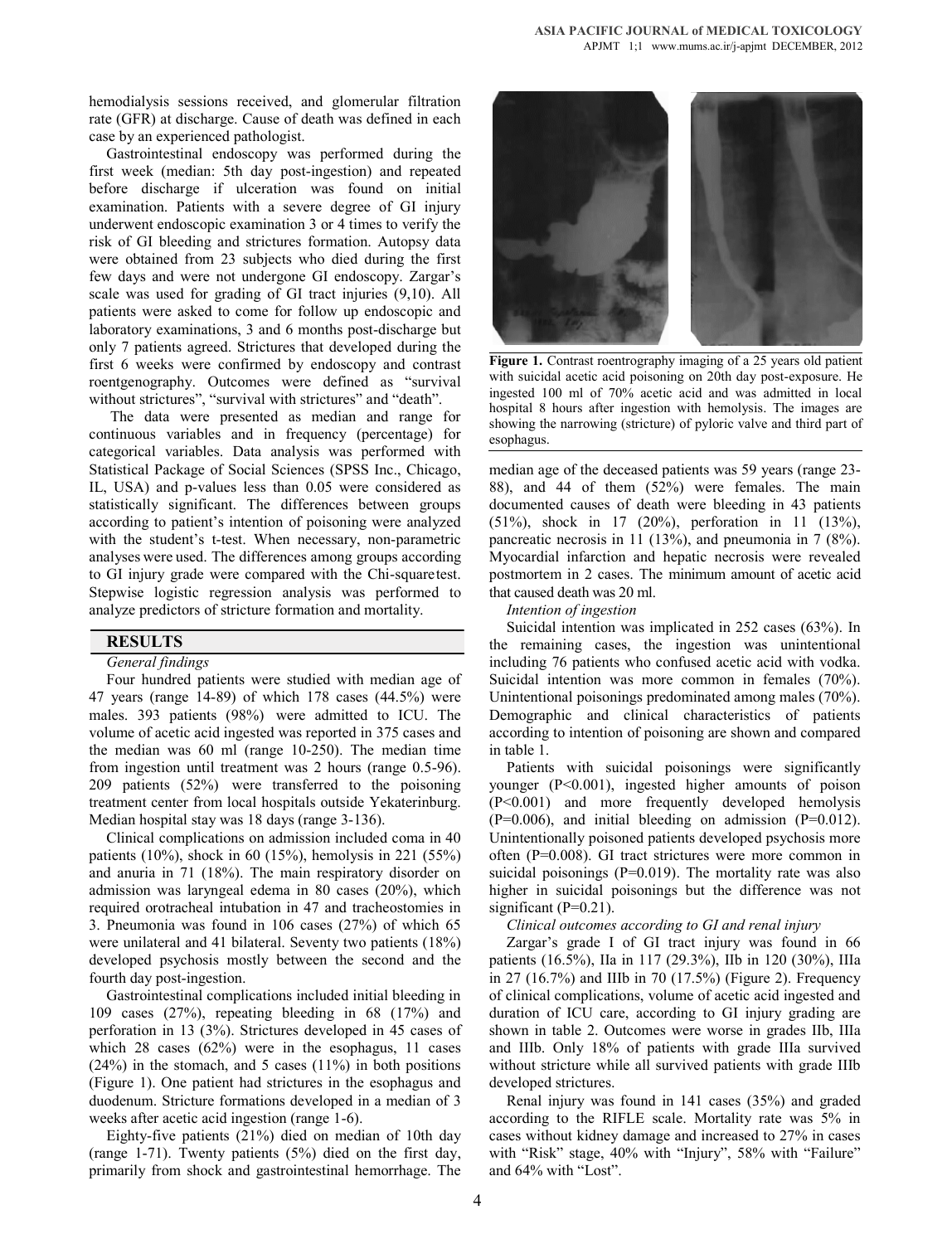**Table 1.** Demographic and clinical characteristics according to intention of poisoning.

| Variables                                | Suicidal, $n=252$ | Accidental, n=148 | P value |
|------------------------------------------|-------------------|-------------------|---------|
| Age (median (range))                     | $39(14-87)$       | 53 $(16-86)$      | < 0.001 |
| Acetic acid amount (median (range))      | 70 (10-250)       | $50(10-200)$      | < 0.001 |
| Time until medical care (median (range)) | $2(0.5-96)$       | $4(0.5-96)$       | 0.004   |
| Death $(\% )$                            | 23.4              | 17.6              | 0.21    |
| Stricture $(\% )$                        | 14.3              | 6.1               | 0.019   |
| Hemolysis $(\% )$                        | 60.7              | 45.9              | 0.006   |
| Psychosis $(\% )$                        | 13.9              | 25                | 0.008   |
| Initial bleeding $(\% )$                 | 31.7              | 19.6              | 0.012   |
| Repeated bleeding $(\% )$                | 17.1              | 16.9              | 0.931   |

**Table 2.** Demographic and clinical characteristics according to endoscopic GI injury grading.

| Variables                                                       |         |                  | Endoscopic grade |                  |                  |                   |  |  |
|-----------------------------------------------------------------|---------|------------------|------------------|------------------|------------------|-------------------|--|--|
|                                                                 |         | I                | IIa              | IIb              | IIIa             | IIIb              |  |  |
| No. of patients $(F/M)$                                         |         | 66 (36/30)       | 117 (68/49)      | 120 (68/52)      | 27(12/15)        | 70 (38/32)        |  |  |
| Age (median (range))                                            |         | 34 (15-80)       | 39 (14-89)       | $49(16-82)$      | 54 (17-88)       | 58 (24-82)***     |  |  |
| Acetic acid amount (median (range))                             |         | $50(20-150)$     | 50 (10-250)      | 85 (15-200)      | $100(30-170)$    | $100(50-150)$ *** |  |  |
| Death (%)                                                       |         | $1(2)$ **        | $\theta$         | 10(8)            | 11(41)           | 63 (90)***        |  |  |
| Stricture (%)                                                   |         | $\mathbf{0}$     | $2(2)$ ***       | $25(21)$ ***     | $11(41)$ ***     | $7(10)$ ***       |  |  |
| Hemolysis (%)                                                   |         | $11(17)$ ***     | 39 (33)***       | 82 (68)***       | $23(85)$ ***     | 66 (94)***        |  |  |
| Pneumonia (%)                                                   |         | $4(6)$ ***       | $7(6)$ ***       | 30(25)           | 18(67)           | $47(67)$ ***      |  |  |
| Laryngeal edema (%)                                             |         | $7(11)*$         | $13(11)$ **      | $34(28)$ **      | $10(37)*$        | $16(22)$ ***      |  |  |
| Initial bleeding $(\% )$                                        |         | 4(6)             | 14(12)           | 34(28)           | 13(48)           | 44 (63)           |  |  |
| Repeated bleeding (%)                                           |         | 2(3)             | 2(2)             | 19(16)           | 13 (48)          | $32(46)$ ***      |  |  |
|                                                                 | $R(\%)$ | 8(12)            | $5(4)$ *         | 10(8)            | 2(7)             | 8(11)             |  |  |
|                                                                 | $I(\%)$ | 2(3)             | $0***$           | $10(8)*$         | 3(11)            | 5(7)              |  |  |
| Kidney damage (RIFLE scale) <sup>a</sup>                        | $F(\%)$ | $1(2)^*$         | $3(3)$ **        | 11(9)            | 3(11)            | $20(29)$ ***      |  |  |
|                                                                 | $L(\%)$ | $2(3)$ **        | $1(1)$ ***       | 12(10)           | $11(41)$ ***     | $24(34)$ ***      |  |  |
|                                                                 | E(%)    | $\boldsymbol{0}$ | $\mathbf{0}$     | $\boldsymbol{0}$ | $\boldsymbol{0}$ | $\mathbf{0}$      |  |  |
| Days of ICU admittance of survived patients<br>(median (range)) |         | $1(0-94)$        | $3(0-70)$        | $7(1-61)$        | $19(2-52)$       | $34(19-63)$ **    |  |  |
| Days of ICU admittance of deceased patients<br>(median (range)) |         | 10               |                  | $18(1-71)$       | $17(5-48)$       | $5(1-47)$ ***     |  |  |

\*  $P < 0.05$ , \*\*  $P < 0.01$ , \*\*\*  $P < 0.001$  (Chi-Square test)

<sup>a</sup> RIFLE; Risk of renal dysfunction, Injury to the kidney, Failure of kidney function, Loss of kidney function and End-stage kidney disease



**A.** Antral mucosal edema and hyperemia (Grade I).

**B.** Focus of fibrin in lesser curvature of stomach (Grade IIa).

**C.** Circumferential ulcerations with black areas of hemosiderin impregnation (Grade IIIa).

**Figure 2.** Endoscopic examinations of patients with 70 percent acetic acid poisoning.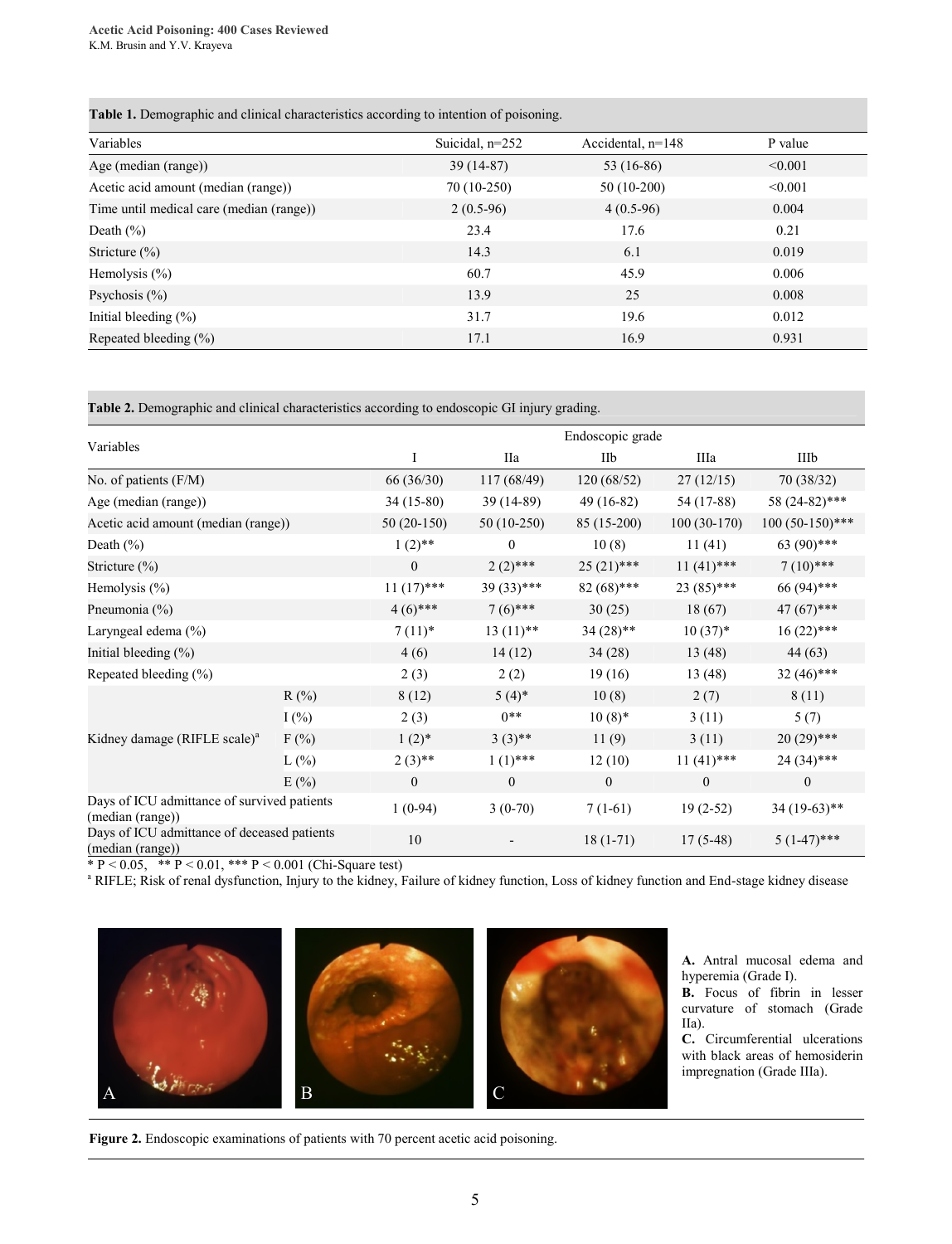**Table 3.** Treatments administered for patients with acetic acid

| ingestion                                             |                      |
|-------------------------------------------------------|----------------------|
| Treatment                                             | Patients, $n$ $(\%)$ |
| Gastric lavage                                        | 249 (62)             |
| Enteral nutrition (NG tube)                           | 119 (30)             |
| Partial parenteral nutrition                          | 89 (22)              |
| Epidural anesthesia                                   | 43(11)               |
| Erythrocyte transfusion                               | 86 (21.5)            |
| Fresh frozen plasma (FFP)                             | 90(23)               |
| Artificial ventilation                                | 98 (24.5)            |
| Antacids (H <sub>2</sub> blockers, PPI <sub>s</sub> ) | 400 (100)            |
| Prednisolone (IV)                                     | 235 (59)             |

*Treatments*

Treatments which were administered for the patients during hospital admission are summarized in table 3. Although gastric lavage was implemented for 249 cases (62%), only 30 of them were during the first hour postingestion. Respiratory failure in 98 cases (24.5%) necessitated artificial ventilation with a median duration of 7 days (1– 81days). IV prednisolone 1-2 mg/kg was administered for 235 patients (59%) for a median of 3 days (range 1-32). Although, for enhancing the post-inflammation repair process and achieving the steroid-mediated arrest of fibroblast proliferation, a minimum of 10-day course of steroid therapy has been found to be essential (11,12), 44 patients received IV prednisolone for 1 day, 80 patients for 2-3 days, and only 43 patients for 10 days and more.

**Table 4.** Predictors of hospital mortality in acetic acid ingestion

| Variables                  |                     | Survival, n | Death, n       | Crude             |                 | Adjusted                    |                 |
|----------------------------|---------------------|-------------|----------------|-------------------|-----------------|-----------------------------|-----------------|
|                            |                     |             |                | <b>OR</b>         | 95% Cl          | <b>OR</b>                   | 95%Cl           |
|                            | $16-19$             | 27          | $\overline{0}$ | $\mathbb{Z}^+$    | $\blacksquare$  | $\mathcal{L}^{\mathcal{A}}$ |                 |
|                            | $20 - 29$           | 66          | $\overline{3}$ | Ref. <sup>a</sup> |                 | Ref.                        |                 |
|                            | 30-39               | 63          | 10             | 3.5               | $0.9 - 13.3$    | 3.6                         | $0.3 - 55.4$    |
|                            | 40-49               | 51          | 11             | $4.8*$            | 1.3-17.9        | 0.9                         | $0.07 - 11.0$   |
| Age, yr                    | 50-59               | 54          | 19             | $7.7***$          | $2.2 - 27.6$    | 0.9                         | $0.08 - 10.8$   |
|                            | 60-69               | 21          | 18             | 18.9***           | 5.1-70.4        | $17.3*$                     | $1.1 - 270.7$   |
|                            | 70-79               | 30          | 19             | $13.9***$         | 3.8-50.7        | $15.2*$                     | $1.3 - 181.3$   |
|                            | 80-89               | 6           | 5              | 18.3***           | 3.5-96.2        | 2.3                         | $0.1 - 51.5$    |
|                            | 10-59               | 165         | 24             | Ref.              |                 | Ref.                        |                 |
| Acetic acid<br>dose, mL    | 60-100              | 113         | 35             | $2.1**$           | $1.2 - 3.8$     | 0.7                         | $0.2 - 2.7$     |
|                            | >100                | 24          | 16             | $4.6***$          | $2.1 - 9.8$     | 0.7                         | $0.1 - 3.5$     |
|                            | Absent              | 273         | 25             | Ref.              |                 | Ref.                        |                 |
| Pneumonia                  | Unilateral          | 34          | 28             | $9.0***$          | $4.8 - 17.2$    | $4.4*$                      | $1.1 - 17.2$    |
|                            | Bilateral           | 11          | 32             | 31.8***           | $14.3 - 70.6$   | $6.9**$                     | $1.6 - 30.1$    |
|                            | No injury           | 248         | 14             | Ref.              |                 | Ref.                        |                 |
|                            | $\mathbb{R}$        | 24          | 9              | $6.6***$          | $2.6 - 16.9$    | 2.5                         | $0.4 - 14.7$    |
| Kidney injury              | $\mathbf I$         | 12          | $\,8\,$        | $11.8***$         | $4.2 - 33.6$    | 15.5***                     | $2.0 - 121.9$   |
|                            | $\mathbf{F}$        | 16          | 22             | $24.4***$         | $10.5 - 56.4$   | $6.2*$                      | $1.1 - 36.3$    |
|                            | L                   | 18          | 32             | $31.5***$         | $14.3 - 69.4$   | $7.1*$                      | $1.5 - 34.4$    |
|                            | L                   | 69          | $\mathbf{1}$   | Ref.              |                 | Ref.                        |                 |
| Zargar's                   | <b>IIa</b>          | 116         | $\mathbf{0}$   |                   |                 | $\mathbf{r}$                |                 |
| grading<br>classification  | IIb                 | 110         | 10             | 6.3               | $0.8 - 50.1$    | 1.6                         | $0.2 - 17.2$    |
|                            | IIIa                | 16          | 11             | 47.4***           | $5.7 - 394.5$   | $22.5*$                     | $1.8 - 385.9$   |
|                            | IIIb                | $\tau$      | 63             | 621.0***          | $74.3 - 5188.9$ | 206.8***                    | $16.2 - 2647.7$ |
| Prednisolone<br>use (days) | Not<br>administered | 148         | 19             | Ref.              |                 | Ref.                        |                 |
|                            | $1 - 3$             | 90          | 35             | $3.0***$          | $1.6 - 5.6$     | $4.4*$                      | $1.6 - 18.4$    |
|                            | >3                  | 80          | 31             | $3.0***$          | $1.6 - 5.7$     | $7.8***$                    | $1.7 - 36.5$    |

<sup>a</sup> For each variable, outcomes were compared to the reference group (Ref.) which was the largest group within the variable.

\* P < 0.05, \*\* P < 0.01, \*\*\* P < 0.001 (logistic regression)

Cells with no data are related to the groups with small sample size encompassing a low statistical power.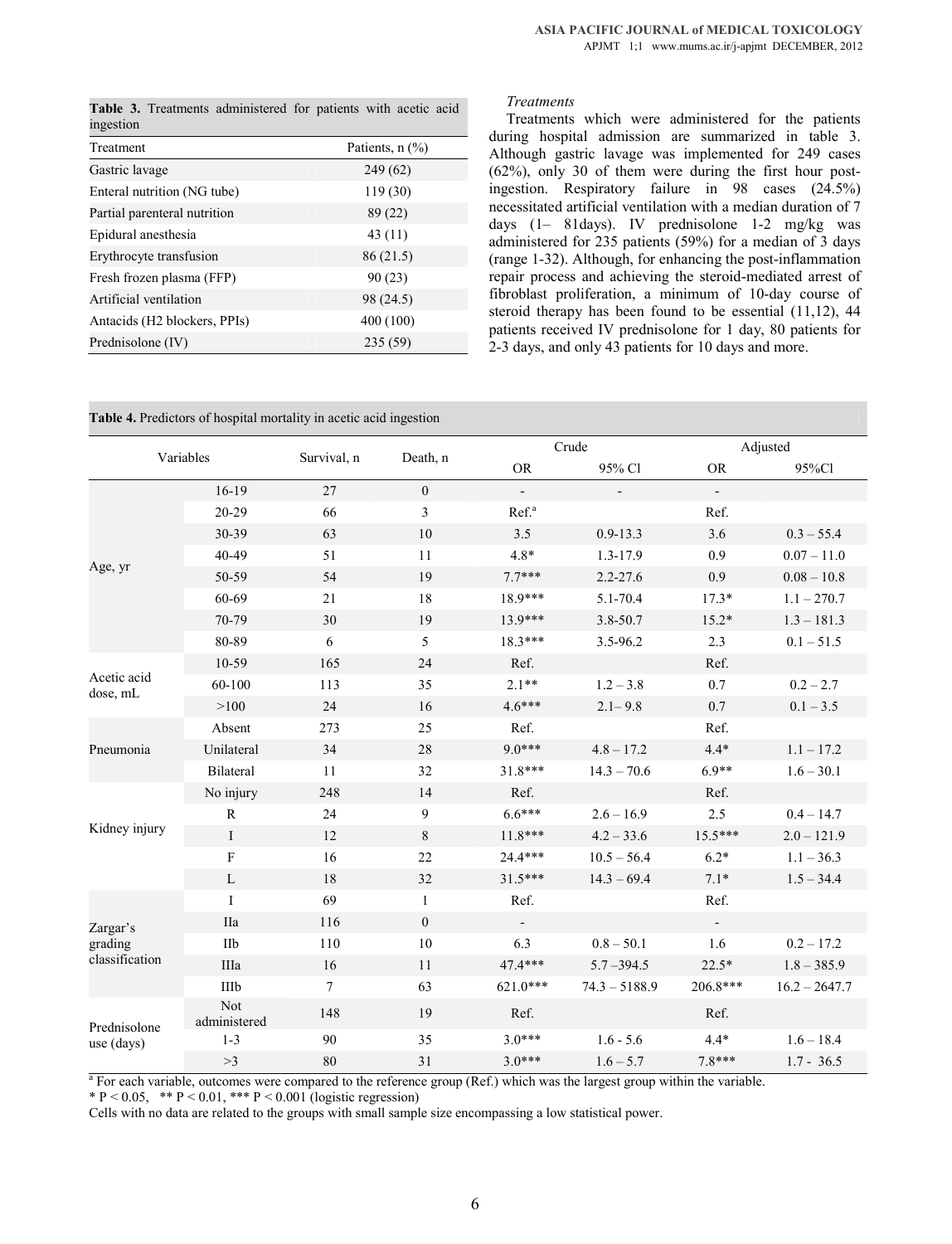Sixty-seven patients underwent hemodialysis due to acute renal failure. Instead of heparin, anticoagulation was achieved with a solution of 4% sodium citrate, as it has been previously shown that using sodium citrate for hemodialysis prevents bleeding aggravation in patients with acetic acid poisoning (13). Nevertheless, 48 patients (72%) developed bleeding on a median of tenth day (range 3-19), and this was the main cause of death in half of the deceased patients with acute kidney failure.

#### *Predictors of mortality and stricture formation*

In order to identify potential factors of hospital mortality and stricture formation in patients with acetic acid ingestion, stepwise logistic regression analysis was done. Pneumonia (unilateral (OR=4.4,  $95\%$  CI) and bilateral (OR=6.9,  $95\%$ CI), stage "Injury" (OR=15.5, 95% CI), stage "Failure" (OR=6.2, 95% CI) and stage "Lost" (OR=7.1, 95% CI) of kidney injury, and grade IIIa (OR=22.5, 95% CI) and IIIb (OR=206.8, 95% CI) of GI injury were found to be significantly associated with mortality (Table 4). Moreover, it was found older ages (60-79 years) and prednisolone administration both in short and long courses were significant mortality predictors.

In addition, multiple logistic regression analysis revealed that ingestion of over 100 ml acetic acid (OR=5.21, 95% CI), grades IIb (OR=14.62, 95% CI) and IIIa (OR=138.6, 95% CI) as significant predictors of stricture formation (Table 5).

Besides, it should be noted that because all survived patients with grade IIIb GI injury developed strictures, logistic regression analysis for stricture formation was not possible for this subgroup.

## **DISCUSSION**

Acetic acid ingestion in concentrations exceeding 12% causes corrosive effects and can also be absorbed systemically inducing shock, acidosis, hemolysis and renal injury (1,4). In addition, acid aspiration may cause lung injury and pneumonia (14). In our study, we found that systemic complications such as hemolysis occurred more frequently than GI complications. Conversely, Cheng et al. showed that ingestion of caustic substances in general, can cause less systemic complications (20.5%) compare to GI injuries (27.8%) (10).

Suicidal intention in caustic poisonings is reported from 61 to 71% in different studies (10, 15, 16). Christesen in a 16 year retrospective study showed that caustic substance ingestion with suicidal intention was more common among females (61%), while in case of unintentional poisonings, the number of males and females were equal (15). In contrast, in our study 70% of unintentional poisonings were males. This can be explained by the predominance of alcohol drinking behavior in men and the common tradition of keeping an acetic acid bottle (which looks similar to a small bottle of

|  |  |  |  |  | <b>Table 5.</b> Predictors of stricture formation in acetic acid ingestion |
|--|--|--|--|--|----------------------------------------------------------------------------|
|--|--|--|--|--|----------------------------------------------------------------------------|

| Variables                  |                            | Survival<br>without | Survival with<br>stricture, n | Crude                    |                  | Adjusted   |                  |
|----------------------------|----------------------------|---------------------|-------------------------------|--------------------------|------------------|------------|------------------|
|                            |                            | stricture, n        |                               | <b>OR</b>                | 95% Cl           | <b>OR</b>  | 95%Cl            |
|                            | $16-19$                    | 25                  | $\overline{c}$                | 0.98                     | $0.18 - 5.37$    | 2.02       | $0.23 - 17.83$   |
|                            | $20 - 29$                  | 61                  | 5                             | Ref. <sup>a</sup>        |                  | Ref.       |                  |
|                            | 30-39                      | 55                  | 8                             | 1.78                     | $0.55 - 5.75$    | 1.59       | $0.35 - 7.25$    |
|                            | 40-49                      | 43                  | 8                             | 2.27                     | $0.7 - 7.41$     | 1.71       | $0.37 - 7.92$    |
| Age, yr                    | 50-59                      | 37                  | 17                            | $5.61**$                 | $1.91 - 16.47$   | 3.23       | $0.79 - 13.24$   |
|                            | 60-69                      | 18                  | 3                             | 2.03                     | $0.44 - 9.34$    | 0.96       | $0.12 - 7.68$    |
|                            | 70-79                      | 28                  | $\overline{c}$                | 0.87                     | $0.16 - 4.77$    | 0.40       | $0.04 - 4.20$    |
|                            | 80-89                      | 5                   | $\mathbf{1}$                  | 2.44                     | $0.24 - 25.14$   | 2.41       | $0.08 - 70.10$   |
|                            | 10-59                      | 154                 | 11                            | Ref.                     |                  | Ref.       |                  |
| Acetic acid dose,<br>mL    | 60-100                     | 91                  | 22                            | $3.39**$                 | $1.57 - 7.30$    | 1.88       | $0.68 - 5.23$    |
|                            | >100                       | 13                  | 11                            | $11.85***$               | $4.31 - 32.50$   | $5.21*$    | $1.25 - 21.73$   |
|                            | I                          | 69                  | $\overline{0}$                |                          |                  |            |                  |
| Zargar's grading           | <b>IIa</b>                 | 114                 | 2                             | Ref.                     |                  | Ref.       |                  |
| classification             | IIb                        | 84                  | 26                            | $17.08***$               | $4.075 - 76.394$ | $14.62***$ | $3.24 - 65.91$   |
|                            | IIIa                       | 5                   | 11                            | $125.4***$               | $21.73 - 723.58$ | 138.6***   | $18.79 - 1022.6$ |
|                            | IIIb                       | $\overline{0}$      | 7                             | $\overline{\phantom{a}}$ |                  |            |                  |
| Prednisolone use<br>(days) | <b>Not</b><br>administered | 127                 | 21                            | Ref.                     |                  | Ref.       |                  |
|                            | $1 - 3$                    | 78                  | 12                            | 0.93                     | $0.43 - 2.0$     | 0.87       | $0.3 - 2.56$     |
|                            | >3                         | 67                  | 13                            | 1.17                     | $0.55 - 2.49$    | 0.68       | $0.23 - 2.03$    |

<sup>a</sup> For each variable, outcomes were compared to the reference group (Ref.) which was the largest group within the variable.

\* P < 0.05, \*\* P < 0.01, \*\*\* P < 0.001 (logistic regression)

Cells with no data are related to the groups with small sample size encompassing a low statistical power.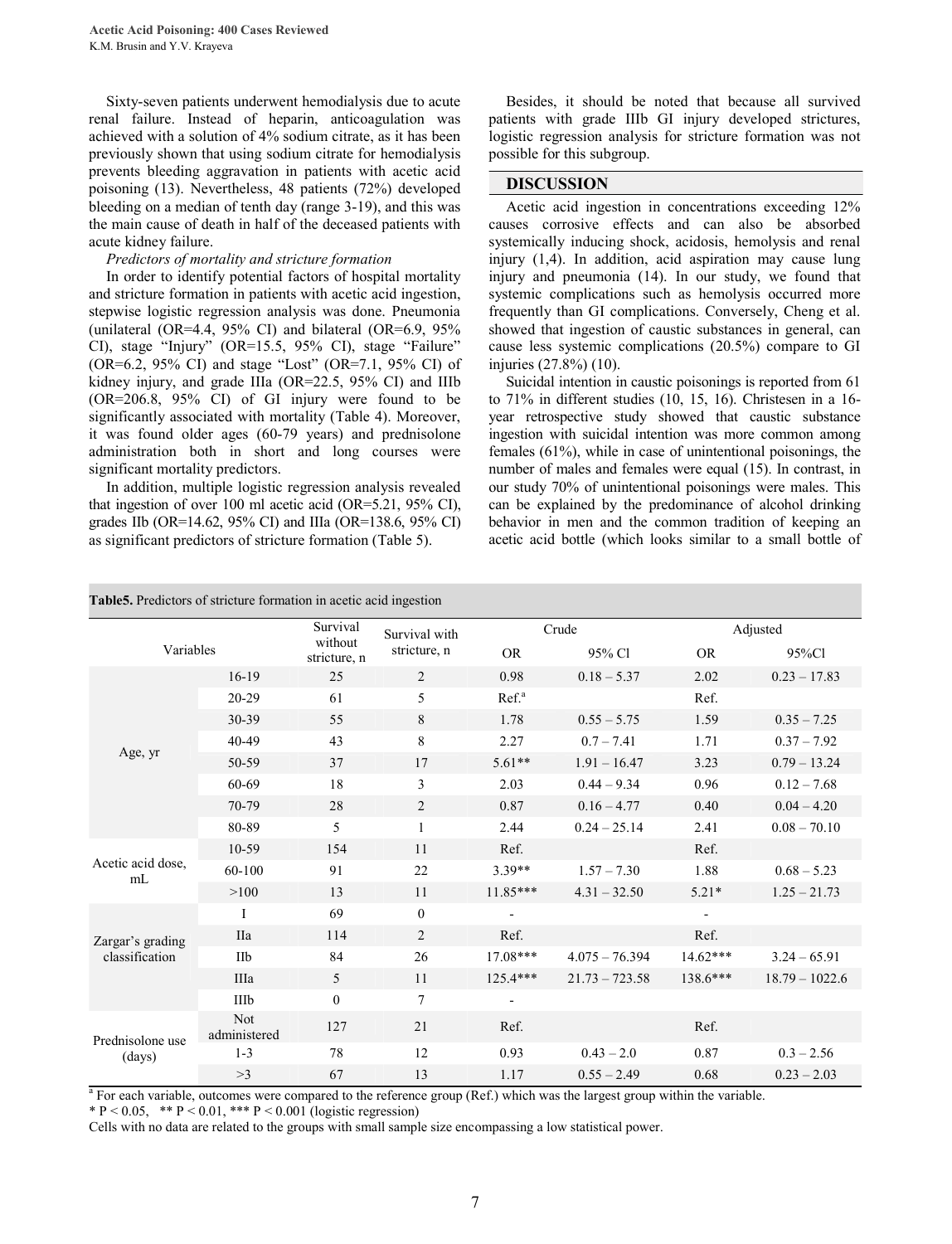vodka) in the refrigerator. In our study, the median amount of acetic acid ingested was significantly lower in accidental poisonings. In spite of this fact, we did not find any significant difference between accidental and suicidal cases regarding the rate of repeated bleeding and the mortality rate. The high mortality rate in accidental cases in our study can be explained by development of psychosis and respiratory insufficiency in alcoholic patients (17).

Our patients with grade IIb, IIIa and IIIb had worst outcomes as 8%, 41% and 90% of them died and among those who survived 22%, 68% and 100% developed strictures respectively. Similarly, it has been ascertained in some studies that the most complicated grades of GI injury were the grades IIb, IIIa and IIIb (9,10). Nevertheless, the mortality rate of our patients with grade III (a and b) GI injury was much higher than mortality rate of ingestion of other caustic substances with the same GI injury grade (10,16).

It was found in this study that pneumonia, stages "Injury", "Failure" and "Lost" of kidney damage and grades IIIa and IIIb of GI injury according to Zargar's scale were the strongest risk factors of mortality. Likewise, in several studies about caustic substance ingestion, it was found that the grade of GI mucosal injury (assessed with endoscopy or CT scan) was a strong predictive factor for the occurrence of GI and systemic complications and mortality (3,10,15). The higher mortalities among patients with renal injury in our study can be explained by anticoagulation applied during the hemodialysis course (1), which exposes the patients at risk of uncontrollable bleeding from the affected sites of the GI tract. In this study, we also showed that patients with older ages are at higher risk of mortality following acetic acid ingestion. Correspondingly, Chang et al. demonstrated that elderly patients (>65) are at the greatest mortality risk following caustic ingestion (18).

Ingestion of over 100 ml acetic acid, grades IIb and IIIa GI injury were found as significant predictors of stricture formation in this study. Similarly, Cheng et al. and Ryu et al. demonstrated that higher grades of GI injury were at higher risks of developing strictures (10,16).

# **LIMITATIONS**

In this study, following factors may have limited the validity of findings. The amount of acetic acid ingested was based on the patient or family history that might be unreliable. Since caustic injuries have a rapid onset, the initial therapy may have a significant impact on the ultimate outcome. However, more than half of the patients were transferred from other hospitals and we cannot be sure if gastric lavage and IV infusion were performed correctly. Moreover, the patients received different doses of prednisolone and the duration of prednisolone treatment also varied. Keh et al. (19) considered that follow up endoscopy should be provided within 6 weeks post-discharge but unfortunately such data were not available due to lack of cooperation of our patients.

## **CONCLUSION**

Highly concentrated acetic acid is still frequently ingested in Russia with a high mortality rate. Patients with higher grades of GI injury, pneumonia, renal injury and higher amount of acid ingested should be more carefully monitored as they are more susceptible to develop fatal consequences.

## **ACKNOWLEDGMENT**

The authors are very thankful to Dr. Alexandr Kirichenko, endoscopist, Sverdlovsk Regional Clinical Psychiatric Hospital, Yekaterinburg, Russia; for endoscopic images provided.

**Conflict of interest:** None to be declared **Funding and support:** None

## **REFERENCES**

- 1. Brusin KM, Baygozina OK, Mjachkova LP, Novikova OV, Chekmarev AV, Yentus VA. A Study of Outcomes of Steroid Therapy in Severe Acetic Acid Poisoned Patients. Abstracts of the 2010 International Congress of the European Association of Poisons Centres and Clinical Toxicologists; 2010 May 11- 14, Bordeaux, France. Clin Toxicol (Phila) 2010; 48(3):247. [Abstract].
- 2. Brusin KM, Kondrashov DL, Krayeva YV, Sentsov VG, Hovda KE. A One-Year Observational Study of Fatal Poisonings in Yekaterinburg, Russia. Abstracts of the 2011 International Congress of the European Association of Poisons Centres and Clinical Toxicologists; 2011 May 24-27, Dubrovnik, Croatia. Clin Toxicol (Phila) 2011; 49(3):237. [Abstract].
- 3. Poley JW, Steyerberg EW, Kuipers EJ, Dees J, Hartmans R, Tilanus HW, et al. Ingestion of acid and alkaline agents: outcome and prognostic value of early upper endoscopy. Gastrointest Endosc 2004 Sep; 60(3):372-7.
- 4. Davids PH, Bartelsman JF, Tilanus HW, van Lanschot JJ. Consequences of caustic damage of the esophagus. (in Dutch) Ned Tijdschr Geneeskd 2001 Nov; 145(44):2105-8.
- 5. Sarmanaev SKh. Diagnostic value of determination of serum enzyme activities in patients with gastrointestinal lesions caused by caustic substances. (in Russian) Klin Med (Mosk) 2009; 87(2):32-5.
- 6. Govorin AV, Vitkovski DIuA, Rutskina EA, Solpov AV, Sokolova NA, Bodko EV, et al. Lymphocyte-platelet adhesion and the content of D-dimers in patients with acute acetic acid poisoning. (in Russian) Anesteziol Reanimatol. 2008 May-Jun; (3):69-71.
- 7. Arevalo-Silva C, Eliashar R, Wohgelernter J, Elidan J, Gross M. Ingestion of caustic substances: a 15-year experience. Laryngoscope 2006; 116(8):1422-6.
- 8. Bellomo R, Ronco C, Kellum JA, Mehta RL, Palevsky P. Acute renal failure - definition, outcome measures, animal models, fluid therapy and information technology needs: the Second International Consensus Conference of the Acute Dialysis Quality Initiative (ADQI) Group. Crit Care 2004; 8(4):204-12.
- 9. Zargar SA, Kochhar R, Mehta S, Mehta SK. The role of fiberoptic endoscopy in the management of corrosive ingestion and modified endoscopic classification of burns. Gastrointest Endosc 1991; 37:165–9.
- 10. Cheng HT, Cheng CL, Lin CH, Tang JH, Chu YY, Liu NJ, et al. Caustic ingestion in adults: the role of endoscopic classification in predicting outcome. BMC Gastroenterol. 2008 Jul 25; 8:31.
- 11. Fulton JA, Hoffman RS. Steroids in second degree caustic burns of the esophagus: a systematic pooled analysis of fifty years of human data: 1956-2006. Clin Toxicol (Phila) 2007 May; 45(4):402-8.
- 12. Howell JM, Dalsey WC, Hartsell FW, Butzin CA. Steroids for the treatment of corrosive esophageal injury. Am J Emerg Med 1992; 10:421–5.